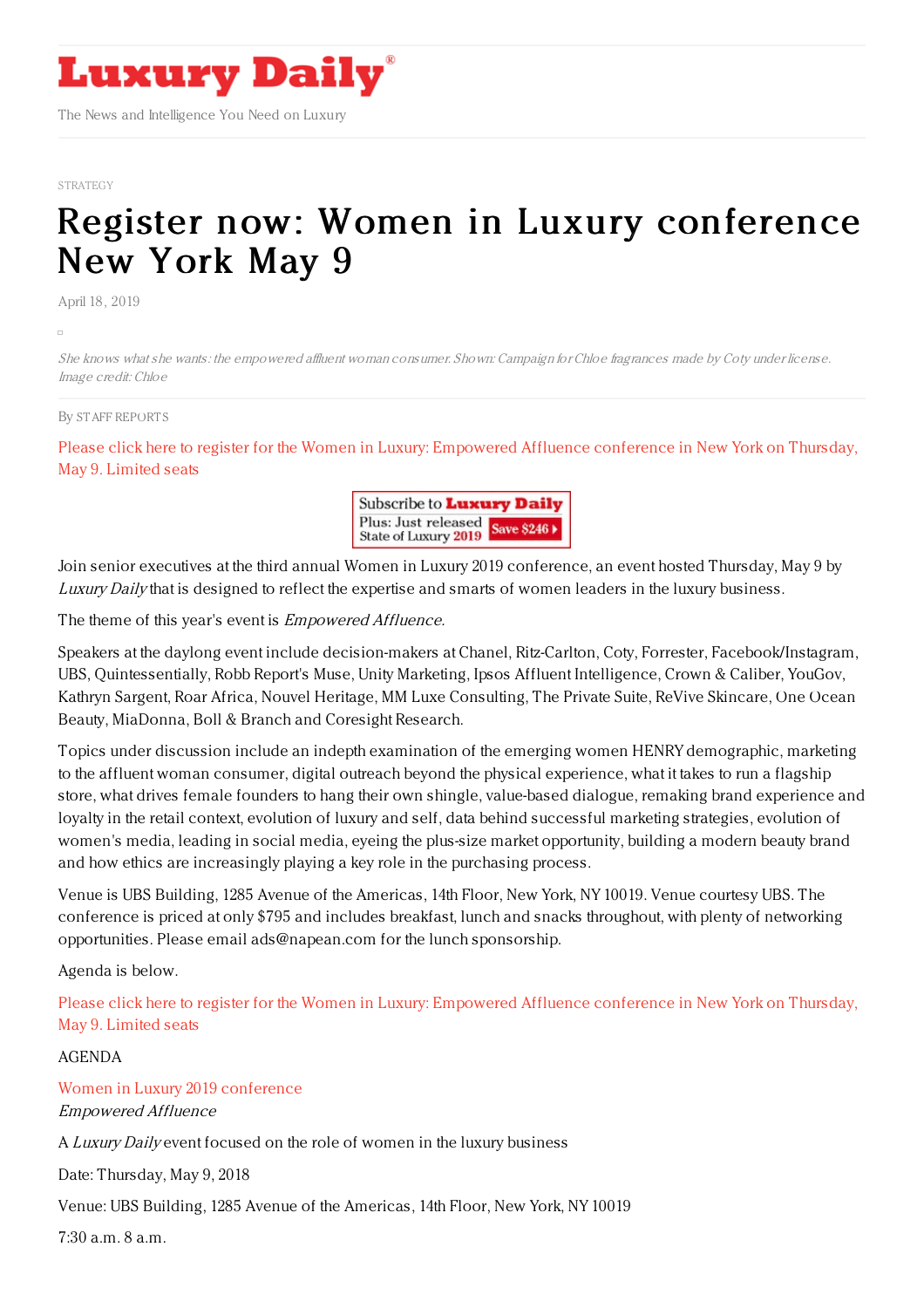### Breakfast and Registration

8 a.m. 8:15 a.m.

Welcome Address

Empowered Affluence: What it Means for Luxury

Mickey Alam Khan, editor in chief, Luxury Daily

Seth Rutman, vice president for wealth management, JPR Group, UBS International

8:15 a.m. 8:45 a.m.

Opening Keynote

Meet America's Most Powerful Consumer: Her Name is HENRY

The most powerful and empowered income segment currently are those consumers in the \$100,000 to \$250,000 range, which represents about 25 percent of the nation's 130 million households. This group is called the HENRYs high-earners-not-rich-yet. They make only about one-fourth of all U.S. households, but account for some 40 percent of all U.S. consumer spending \$3 trillion. If women control 80 percent of U.S. household purse strings and HENRYs command 40 percent of all dollars spent in the economy, then HENRY women currently represent the single most important consumer segment in the economy, accounting for \$2.4 trillion in spending power. By contrast ultraaffluent women household income of \$250,000 and up collectively have only about \$600 billion in spending power. This session will reveal what HENRY women demand and desire as luxury consumers, with a special emphasis on the young millennial women in that segment defined by gender and income.

Pamela N. Danziger, president, Unity Marketing

8:45 a.m. 9:30 a.m.

Marketing to the Affluent Woman Consumer

Straight-up marketing will not just do to attract the affluent woman consumer to spend more with a luxury brand or experience, or even give it a shot. As Instagram, Facebook and influencer marketing supplant the clout of print advertising and content, luxury brands are forced to deal with a new reality: the old media-buy model is dying. So what type of advertising, marketing, communications and content appeals to the hyper-connected and superbly informed affluent woman consumer?

Patricia Clark, senior vice president for affluent syndication, Ipsos Affluent Intelligence

Rachel Butler, content manager, Crown & Caliber

Cheryl Dixon, vice president of communications and PR, Coty, and adjunct professor, Columbia University

Cara David, managing partner, YouGov

Moderator: Mickey Alam Khan, editor in chief, Luxury Daily

9:30 a.m. 9:45 a.m.

Takeaways and Networking Break

 $9:45$  a.m.  $10:15$  a.m.

Fireside chats

## Decision-Making at the High End

Emilie de Tramasure, general manager for watches and fine jewelry, Chanel Inc.

With Mickey Alam Khan, editor in chief, Luxury Daily

 $10:15$  a.m. 11 a.m.

The Power Discussion

Evolution of Luxury and Self

Pioneering women who continue to shape the future of luxury through constant innovation, inspiring leadership and personal development share their love for the business, their unique journey and their outlook on key trends. How did they get their start and navigate their careers, then make the adjustment from player to coach and employ the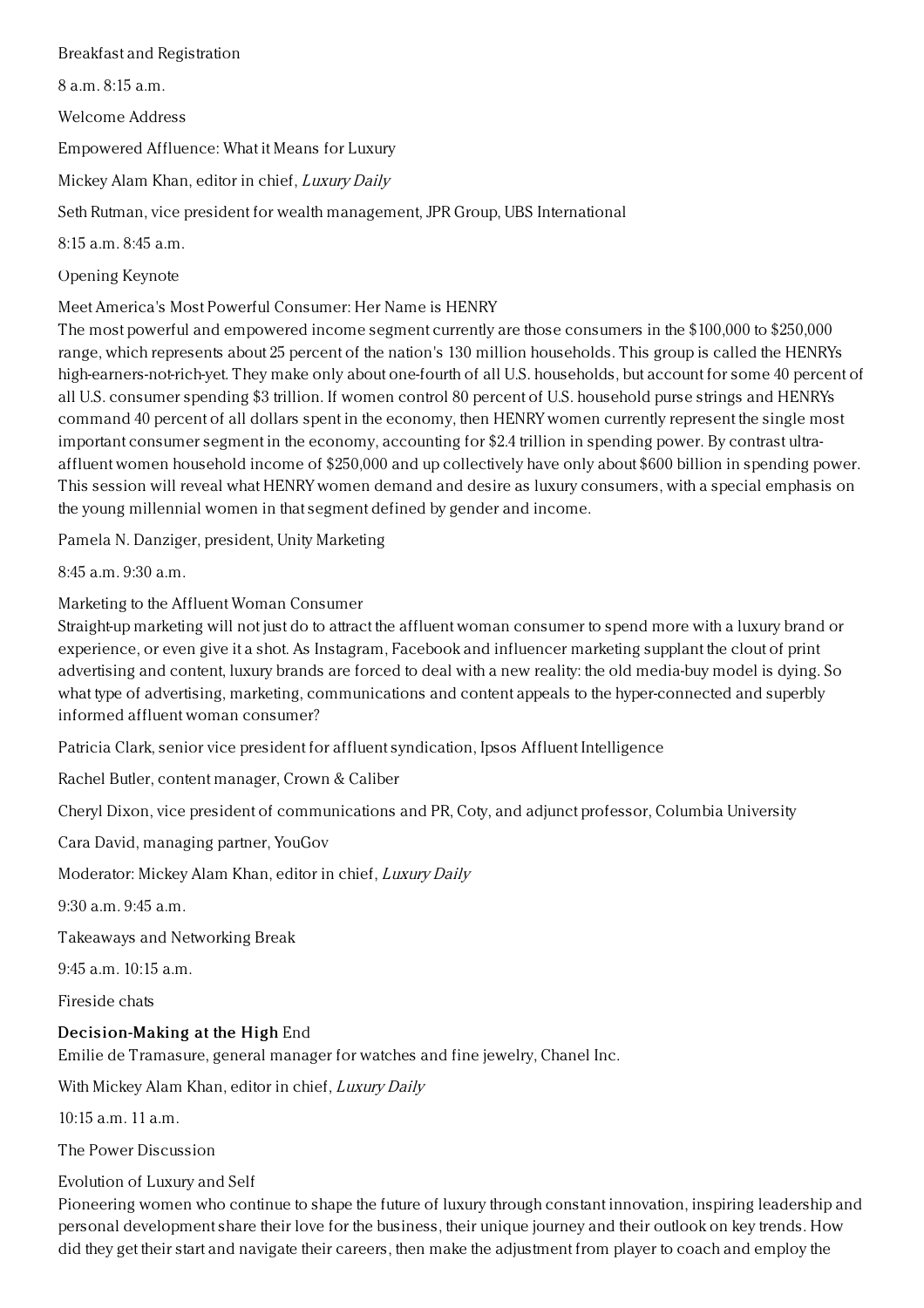power of mentorship? What explains the rise of services as the preferred tool and differentiator for luxury brands? Why are more luxury brands are seeking partners for customer acquisition in the appeal to millennials with streetwear and high-street-brand collaboration?

Lisa Holladay, vice president and global brand leader, The Ritz-Carlton, St. Regis Hotels & Resorts, Ritz-Carlton Reserve and Bulgari Hotels & Resorts

Marigay McKee, founder, MM Luxe Consulting, managing partner of Fernbrook Convergence Fund and former president, Saks Fifth Avenue

Amina Belouizdad, chief commercial officer, The Private Suite, a TPG-backed company

Moderator: Annastasia Seebohm, global CEO, Quintessentially

11 a.m. 11:15 a.m.

Takeaways and Networking Break

11:15 a.m. Noon

Keynote

The Purposeful Dialogue: What Women Need to Know

The purposeful dialogue gives people women, especially an opportunity to talk about their values and picture of the future. The communication-based conversation cards are designed to help recognize and clarify the core values that underlie personal decisions and motivations and to facilitate a greater understanding of one's identity and aspirations.

Judy Spalthoff, executive director and head of family advisory and philanthropy services for the Americas, UBS Financial Services Inc.

Noon 1 p.m.

Lunch Break and Circular Discussions

1 p.m. 1:30 p.m.

Research Keynote

Remaking Brand Experience and Loyalty in Retail

How should luxury brands and retailers retool their efforts to get customers coming back to the bricks-and-mortar and digital stores in a world where a seamless omnichannel experience is becoming a standard expectation?

Fiona Swerdlow, vice president and research director, Forrester

1:30 p.m. 2:15 p.m.

Female Founders: How I Launched My Luxury Business

What do a Savile Row-trained tailor, ultra-luxe African safari specialist and French jeweler with a Hollywood following have in common? The drive to deliver a quality product and experience that goes above and beyond. How did they get their ah-ha moment, what is their guiding star and where are they headed?

Kathryn Sargent, founder of Kathryn Sargent

Deborah Calmeyer, founder/CEO, Roar Africa

Camille Parruitte, founder/CEO, Nouvel Heritage

Moderator: Mickey Alam Khan, editor in chief, Luxury Daily

2:15 p.m. 2:30 p.m.

Takeaways and Networking Break

2:30 p.m. 3 p.m.

Data Behind Today's Winning Marketing Strategies

Making sense of the numbers behind marketing efforts leads to sharper executions in the future. Data is a strong ally to emotional message that resonates. What metrics should luxury marketers rely on to gauge the success of their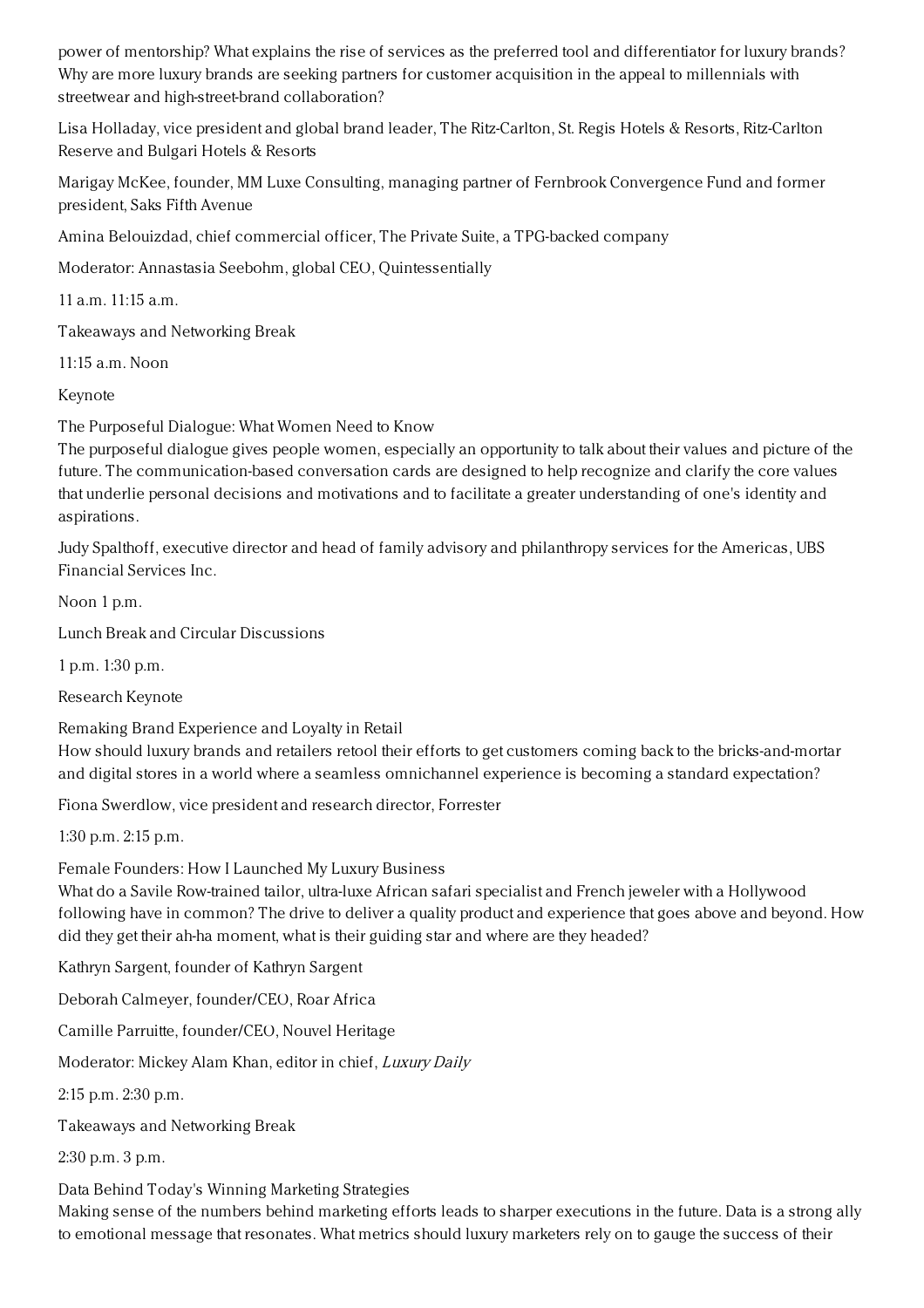campaigns?

Alison Bring, chief marketing officer, Launchmetrics

3 p.m. 3:45 p.m.

Fireside chats

Evolution of Women's Media: Robb Report's Experience with Muse Jill Newman, deputy editor of Robb Report, and editor of Muse

How to Lead in Social Media: Person and Brand Karin Tracy, head of industry for beauty, fashion and luxury retail, Facebook, Instagram and Messenger

With Mickey Alam Khan, editor in chief, Luxury Daily

3:45 p.m. 4 p.m.

Takeaways and Networking Break

4 p.m. 4:30 p.m.

Building a Modern Beauty Brand

If there is a sector that is thoroughly undergoing transformation, it is beauty care. Affluent consumers have grown more sensitive to ingredients and are demanding more skin-friendly options that are green and sustainably made. This has opened the door to more clean beauty brands whose appeal is immediate to millennials and even the generations before them. So how to build and sustain these modern beauty brands?

Elana Drell Szyfer, CEO, ReVive Skincare

Moderator: Rebecca Miller, principal, Miller&company

4:30 p.m. 5 p.m.

How Ethics Play Into Purchasing

Consumers' ethics are increasingly driving purchase decisions. Shoppers expect brands' values to align with their own. Not surprisingly, established luxury brands are taking a hard look at their supply chains and sourcing practices. Consumer activism has birthed eco-conscious skincare brands, jewelers who proudly state their use of conflict-free diamonds and home textile brands with a transparent supply chain. Experts state the case.

Marcella Cacci, founder/CEO, One Ocean Beauty

Anna-Mieke Anderson, founder/CEO, MiaDonna

Missy Tannen, founder/head of design and development at Boll & Branch

Moderator: Marie Driscoll, managing director, Coresight Research

5 p.m. 5:15 p.m.

Closing Remarks

5 Takeaways from Women in Luxury 2019

Mickey Alam Khan, editor in chief, Luxury Daily

Conference wraps

Luxury Daily reserves the right to alter the agenda or change the venue. Refunds will not be given after 12.01 a.m. on Tuesday, May 7, 2019

Please click here to register for the Women in Luxury: [Empowered](https://www.luxurydaily.com/conference-page/) Affluence conference in New York on Thursday, May 9. Limited seats.

Hotels in the Midtown Manhattan neighborhood:

[Mandarin](http://www.mandarinoriental.com/newyork/?htl=MONYC&eng=google&src=local) Oriental New York

 $80$  Columbus Park at  $60^{\rm th}$  Street, New York, NY 10023; tel: 212-805-8800

[Please](http://www.mandarinoriental.com/newyork/?htl=MONYC&eng=google&src=local) click here for the Web site